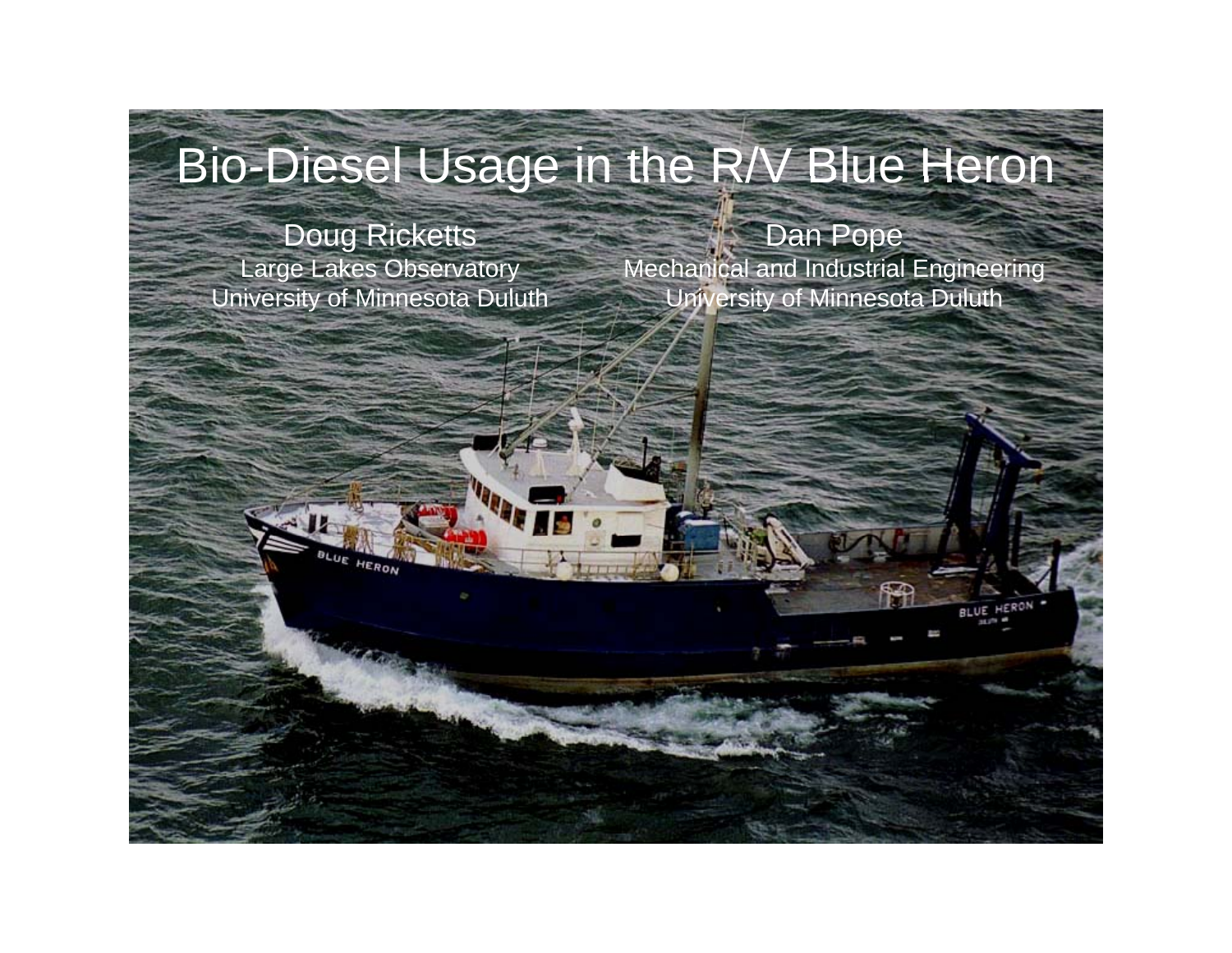#### **Research Vessel Blue Heron**

- **Work wi i fi i ith a wide range o f scientists and educators**
- **Examples of recent work:**

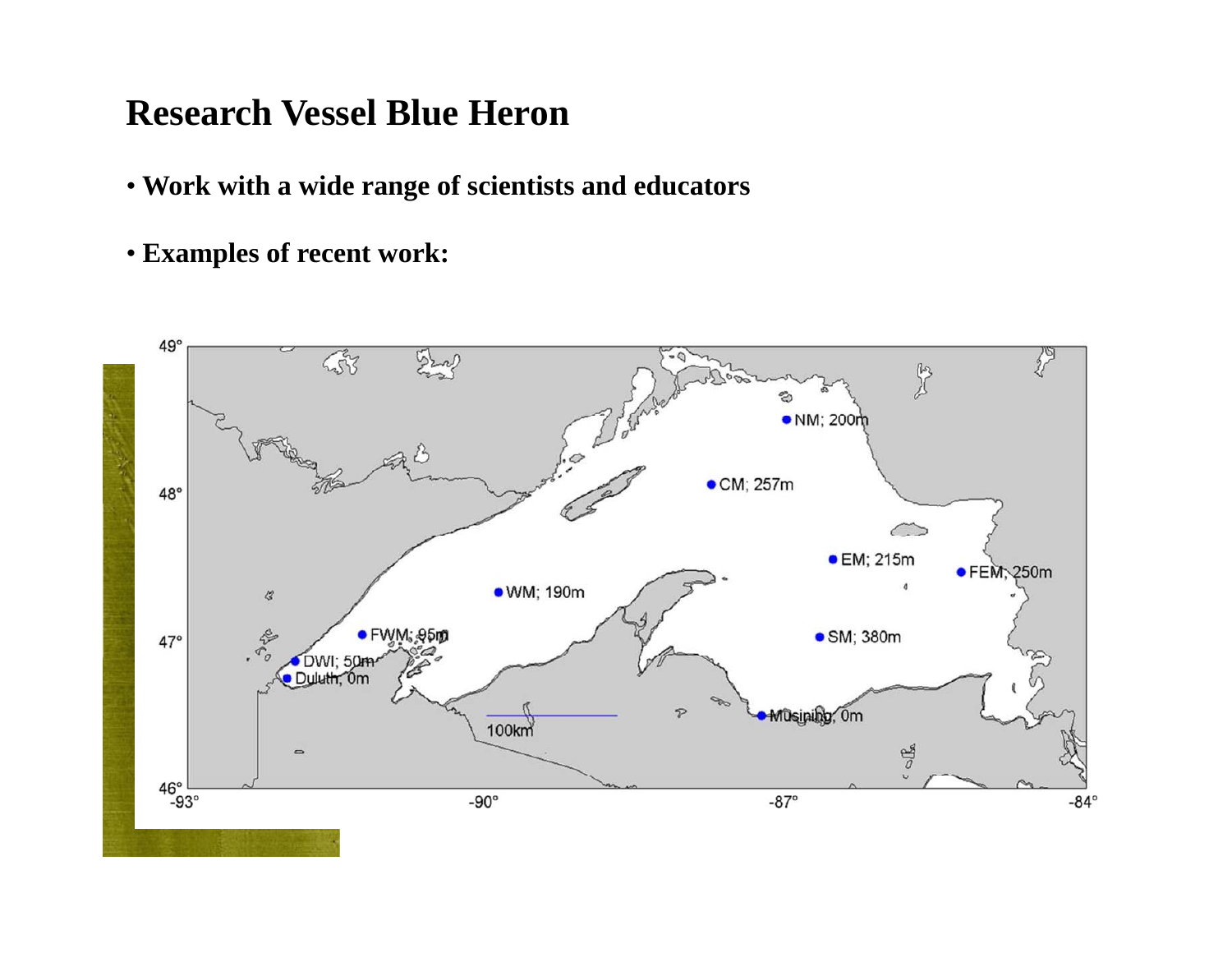## Data Acquisition

- Measurements
	- –Main Engine RPM's
	- –Main Engine Exhaust Temperature
	- Fuel Consumption
	- Emissions
		- Carbon Monoxide (CO)
		- $\bullet$  Oxygen (O $_2)$
		- $\bullet$  Oxides of Nitrogen (NO $_{\mathrm{\mathsf{x}}})$
		- Carbon Dioxide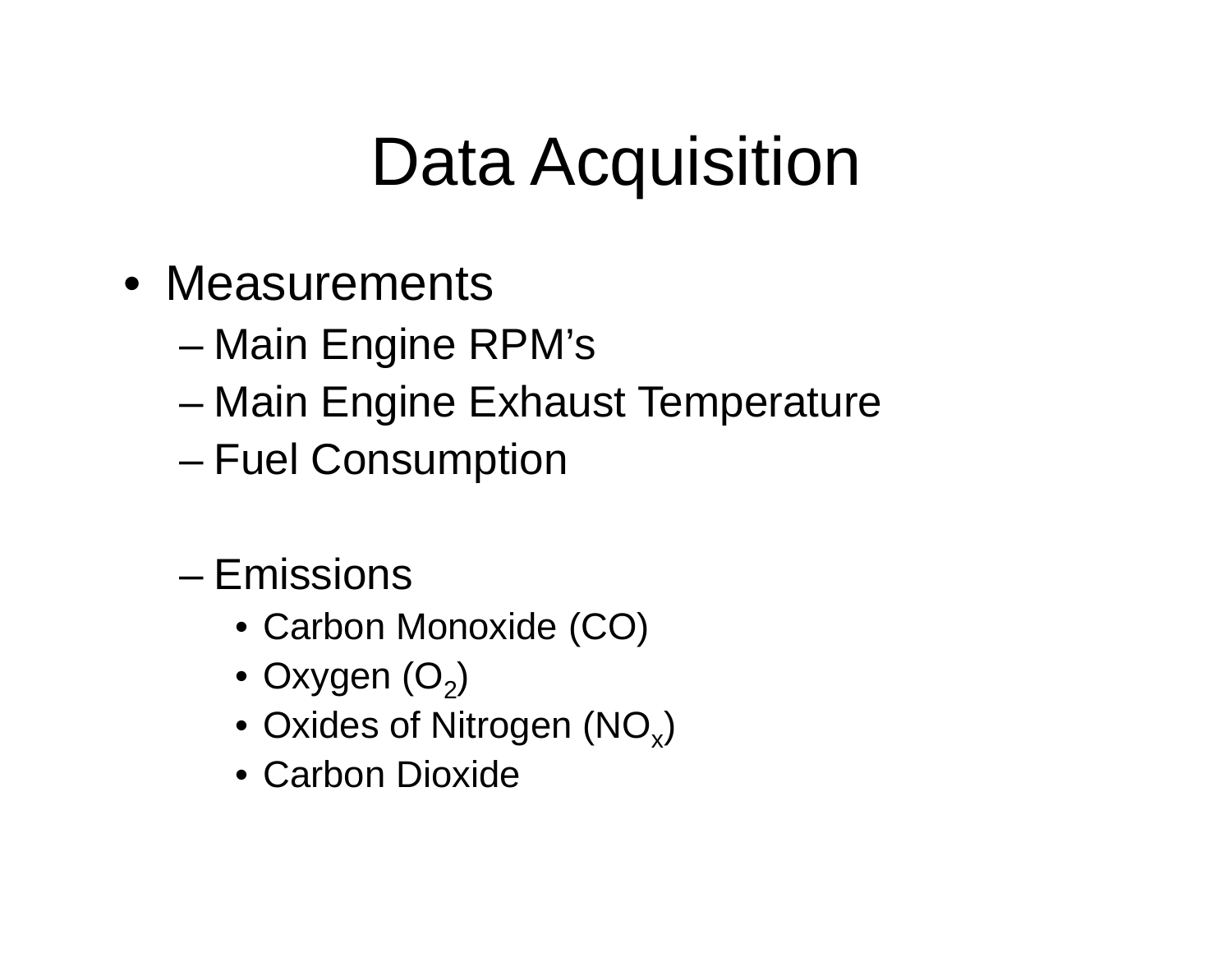## Data Acquisition

Testo 350-XL Flue Gas Analyzer •HC, CO, O2, NOx





FloScan Fuel Log Systems •Main Engine – 86TL-6FE-2K •Generators – 850L-201-2K

> Type K Thermocouple •Omega part # TJ36-CASS-18U-12





**Computer**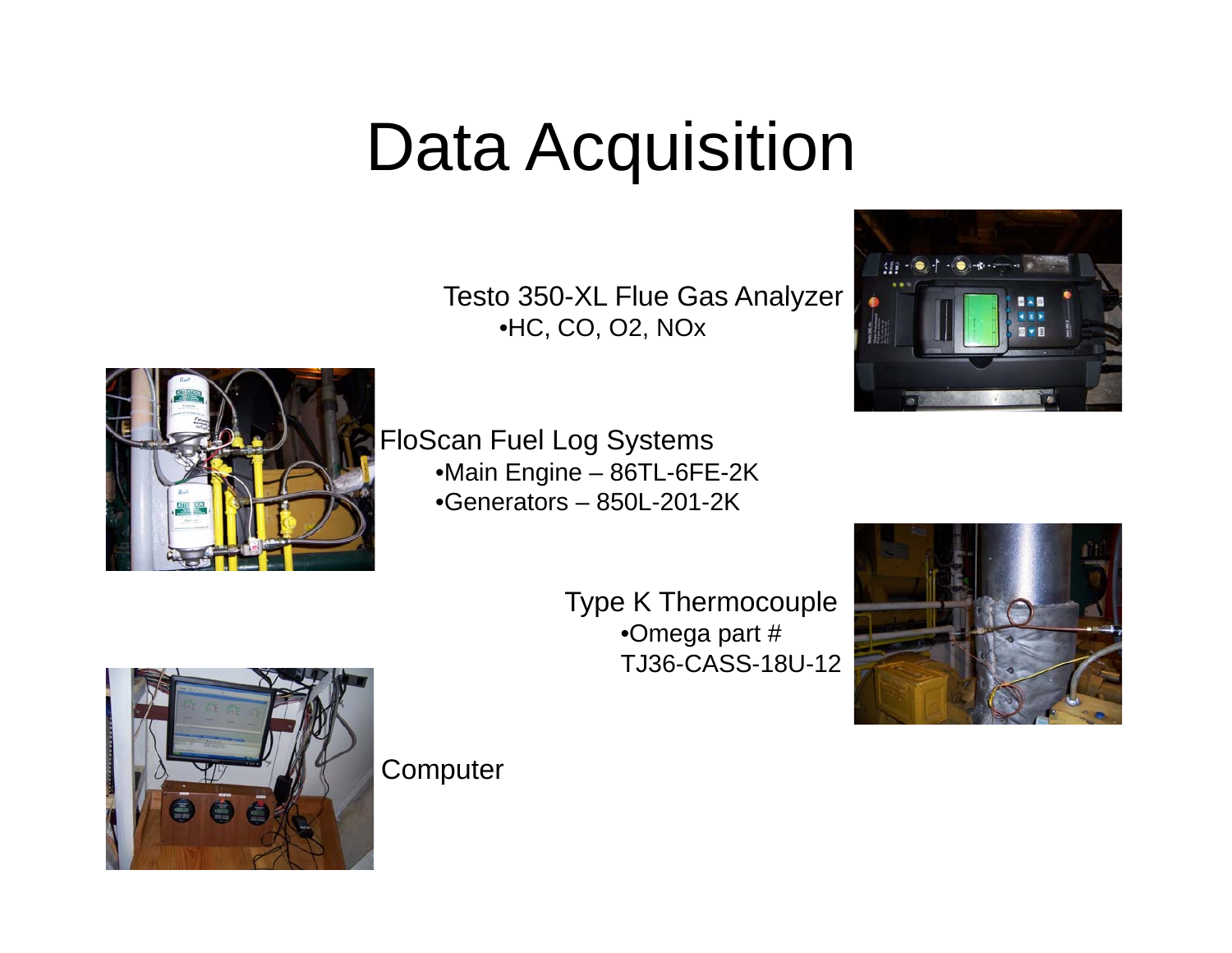# **Testing**

- Refuel with  $B20$  Murphy O
	- –January 26<sup>th</sup>
	- May 28<sup>th</sup> and the state of the state
	- June 11<sup>th</sup>
	- July 29<sup>th</sup> and the state of the state
	- –August 11<sup>th</sup>
	- and the state of the state August 28th 28 Truck
	- and the state of the state September 16<sup>th</sup>

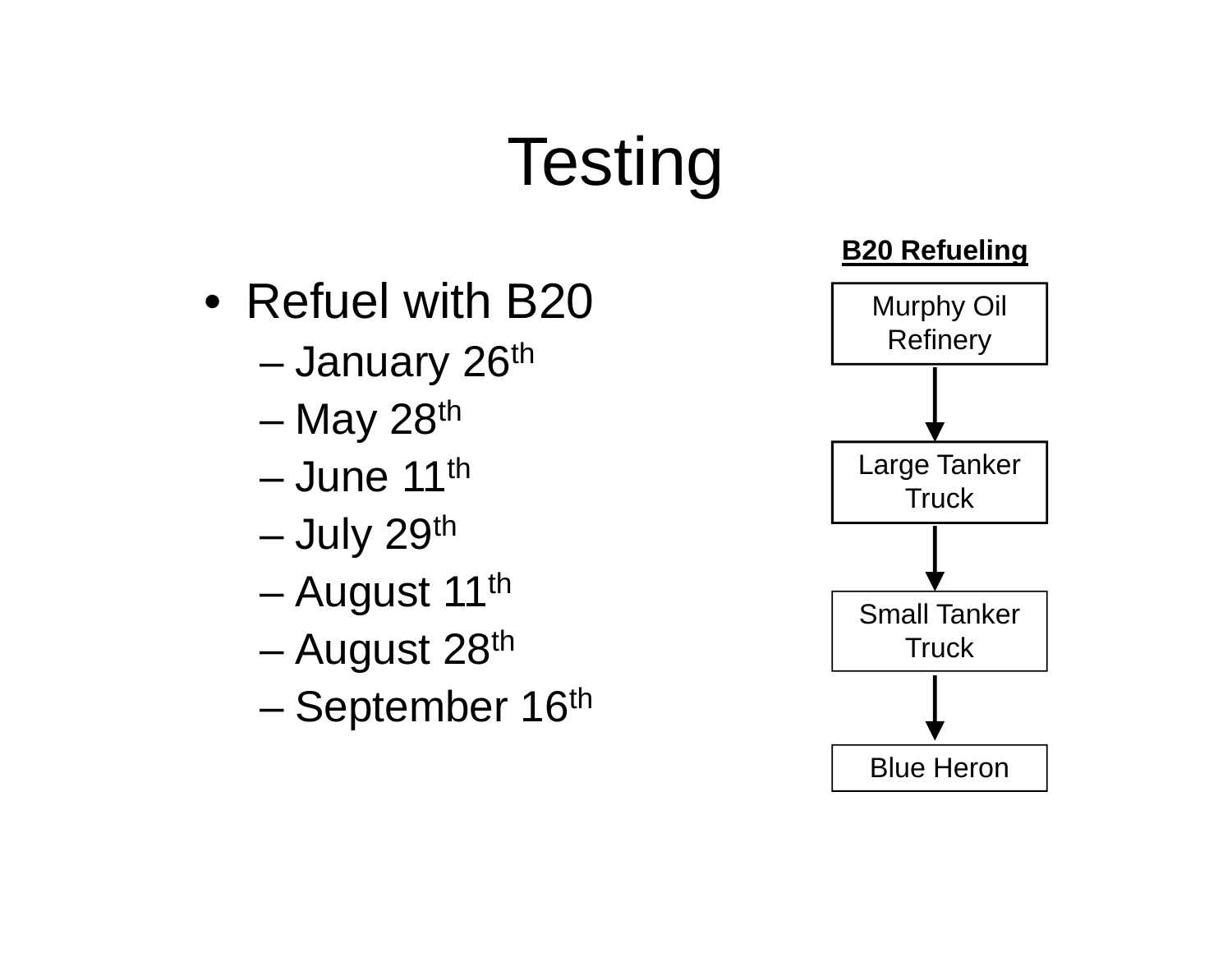## "Expected" Results

| <b>Biodiesel Content</b>    | <b>B100</b> | <b>B20</b>               |
|-----------------------------|-------------|--------------------------|
| <b>Energy Content/Gal</b>   | $-8\%$      | $\langle -2.2\% \rangle$ |
| Emission                    |             |                          |
| Regulated                   |             |                          |
| Total Unburned Hydrocarbons | $-67\%$     | $-20\%$                  |
| Carbon Monoxide             | $-48%$      | $-12\%$                  |
| Particulate Matter          | $-47%$      | $-12\%$                  |
| $NO_X$                      | $+10\%$     | $+2\%$                   |

#### **For Heavy-Duty Highway Engines**

Source: National Biodiesel Board; Based on EPA Report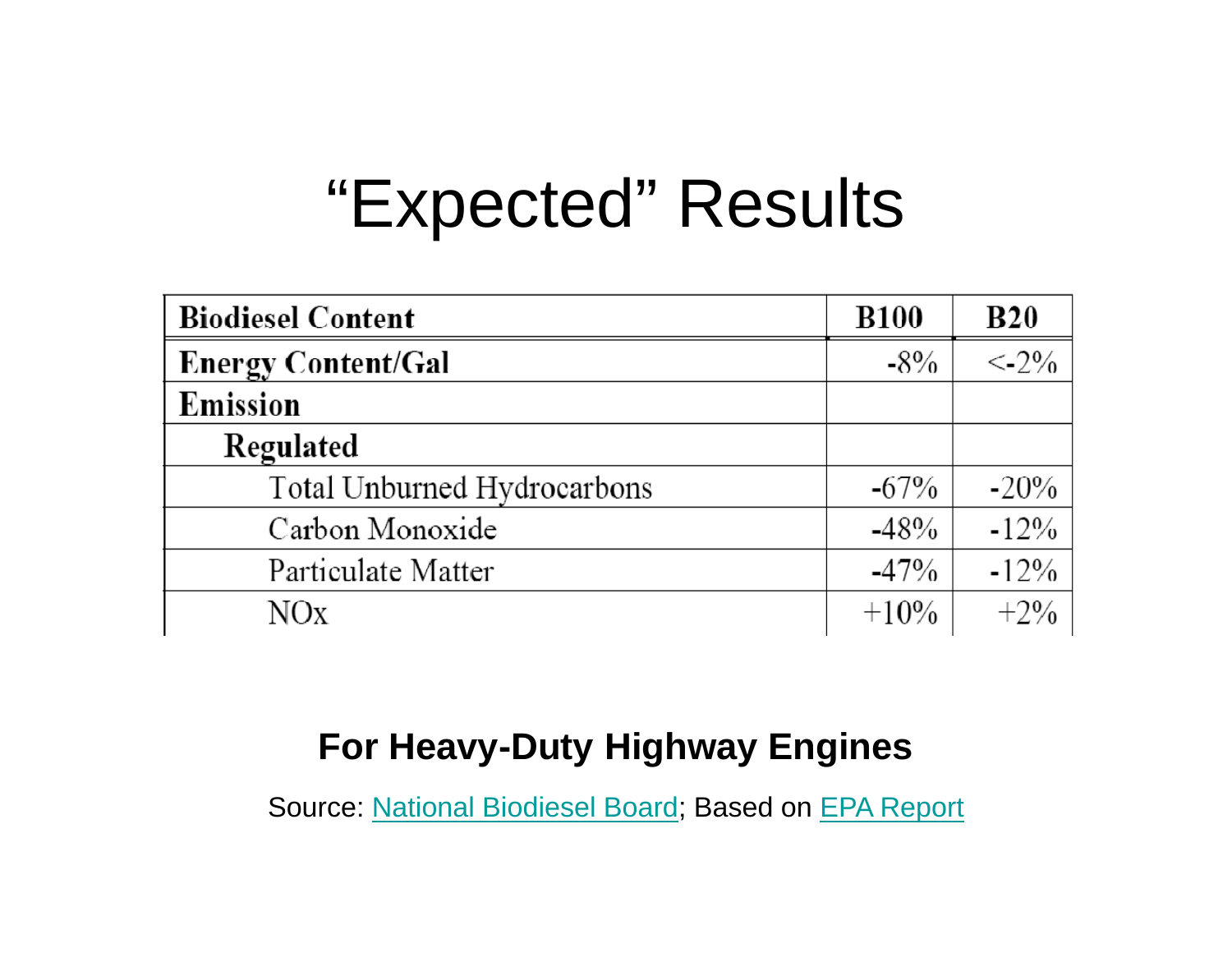#### Fuel Consumption



**Main En gine S peed (RPM) g p( )**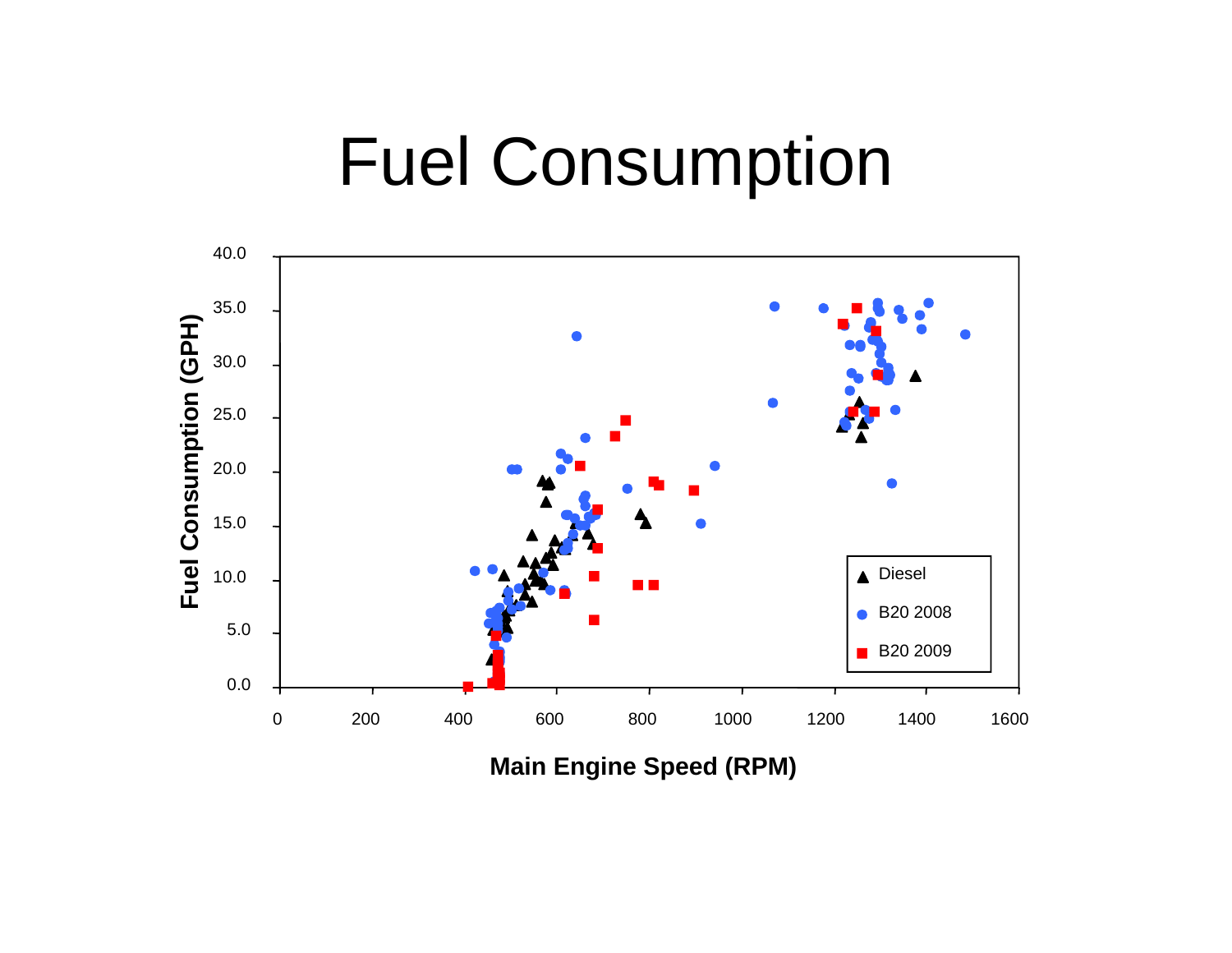#### Main Engine Exhaust Temperature

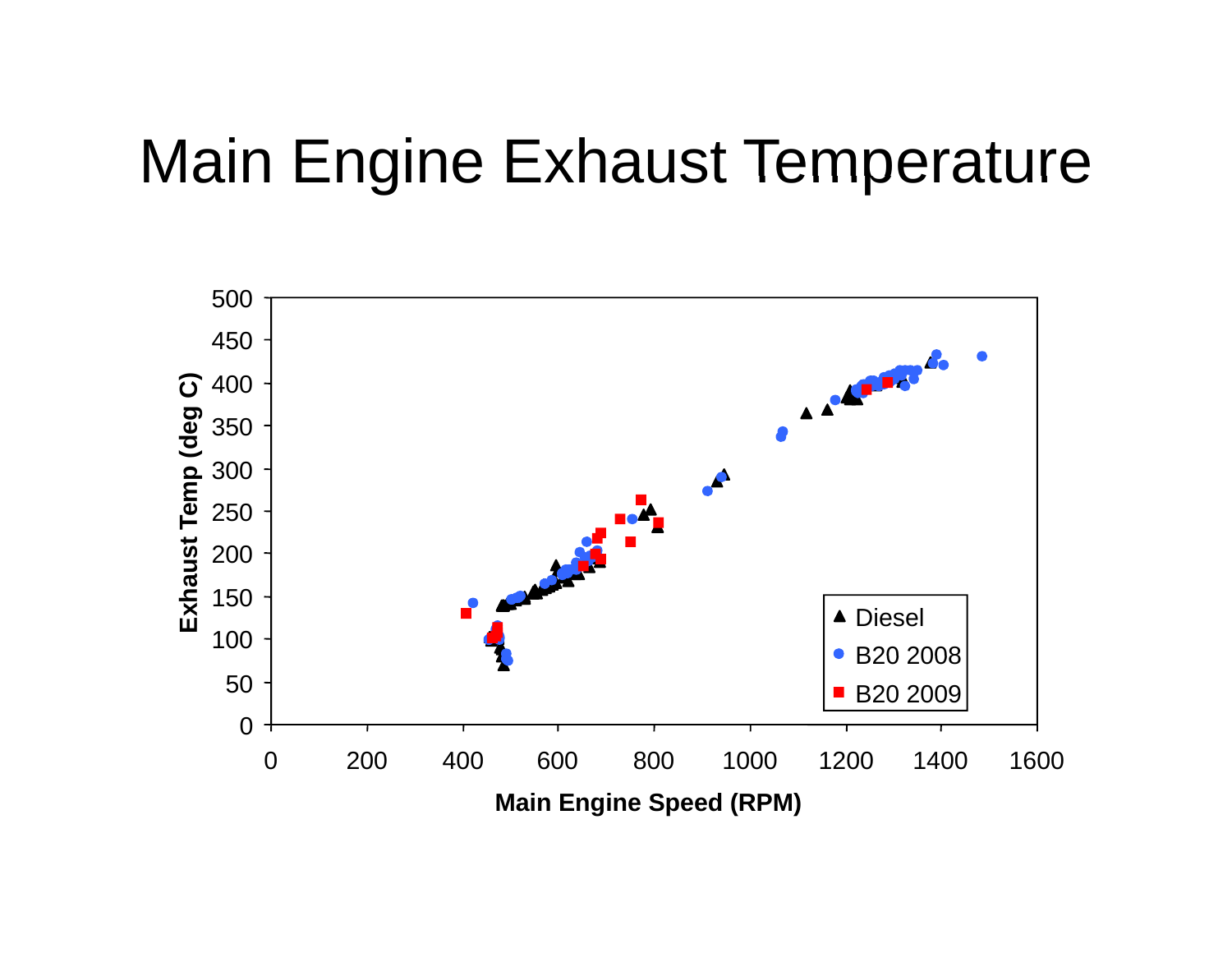$\bullet\,$  Percent  ${\rm O}_2$ 

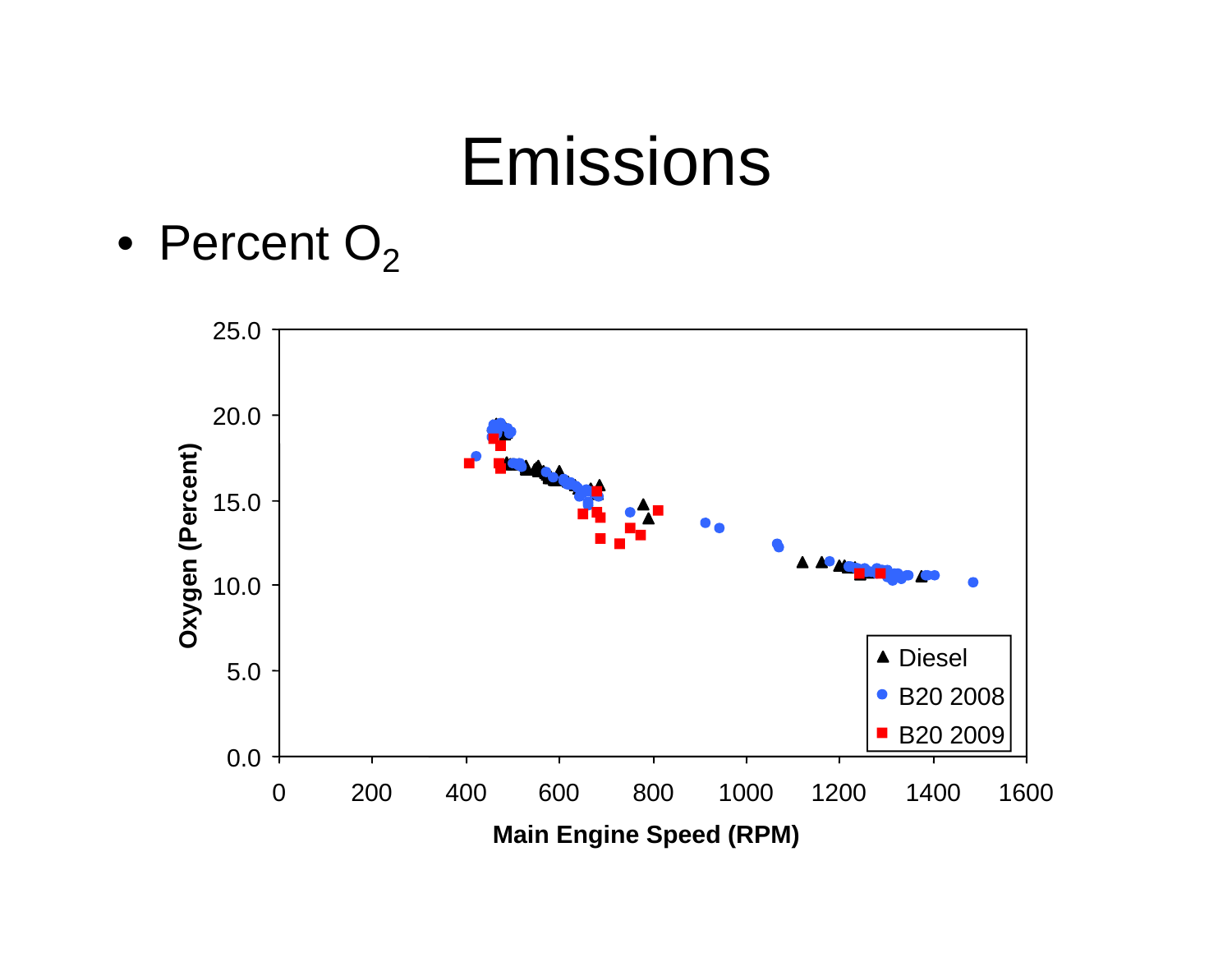

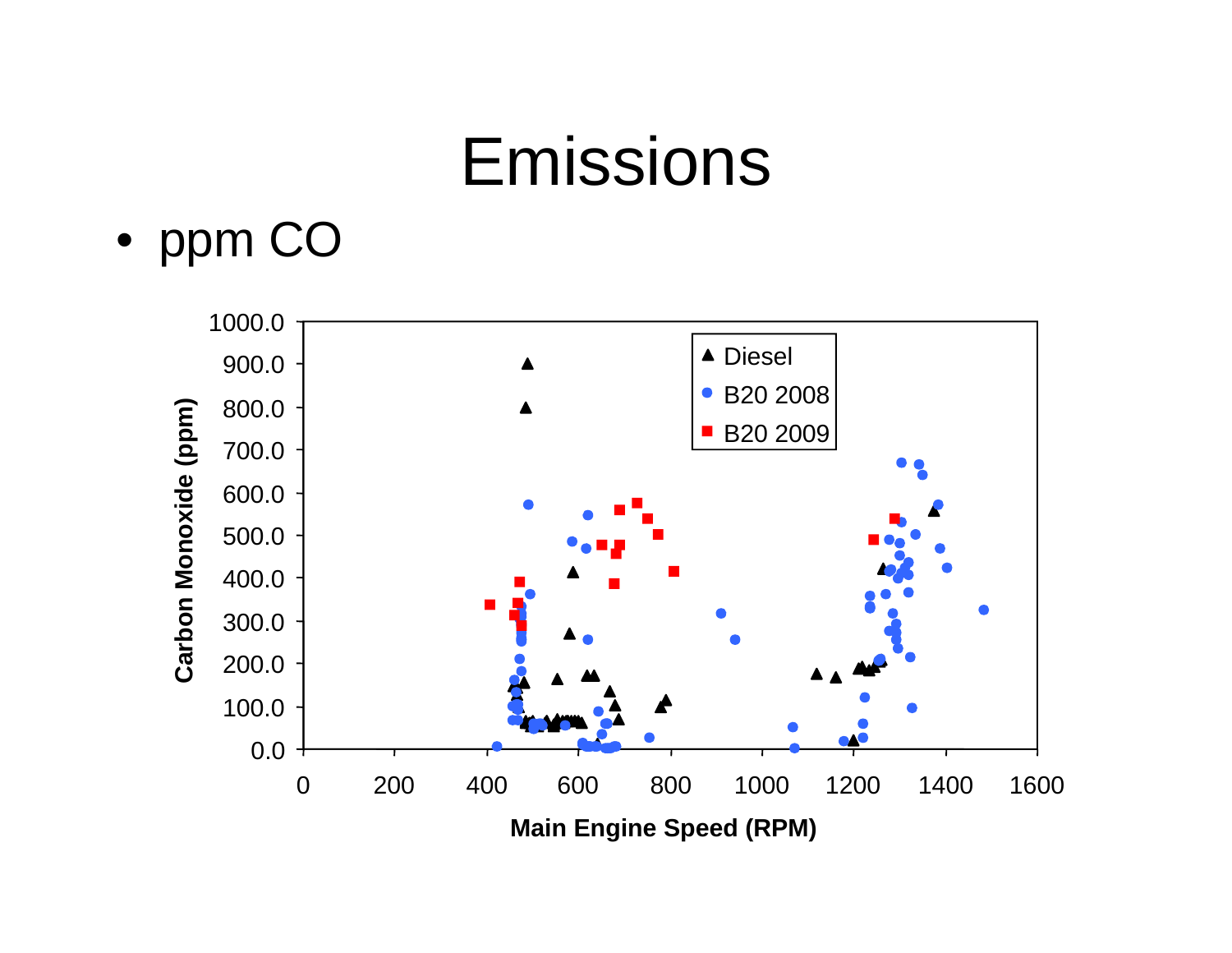

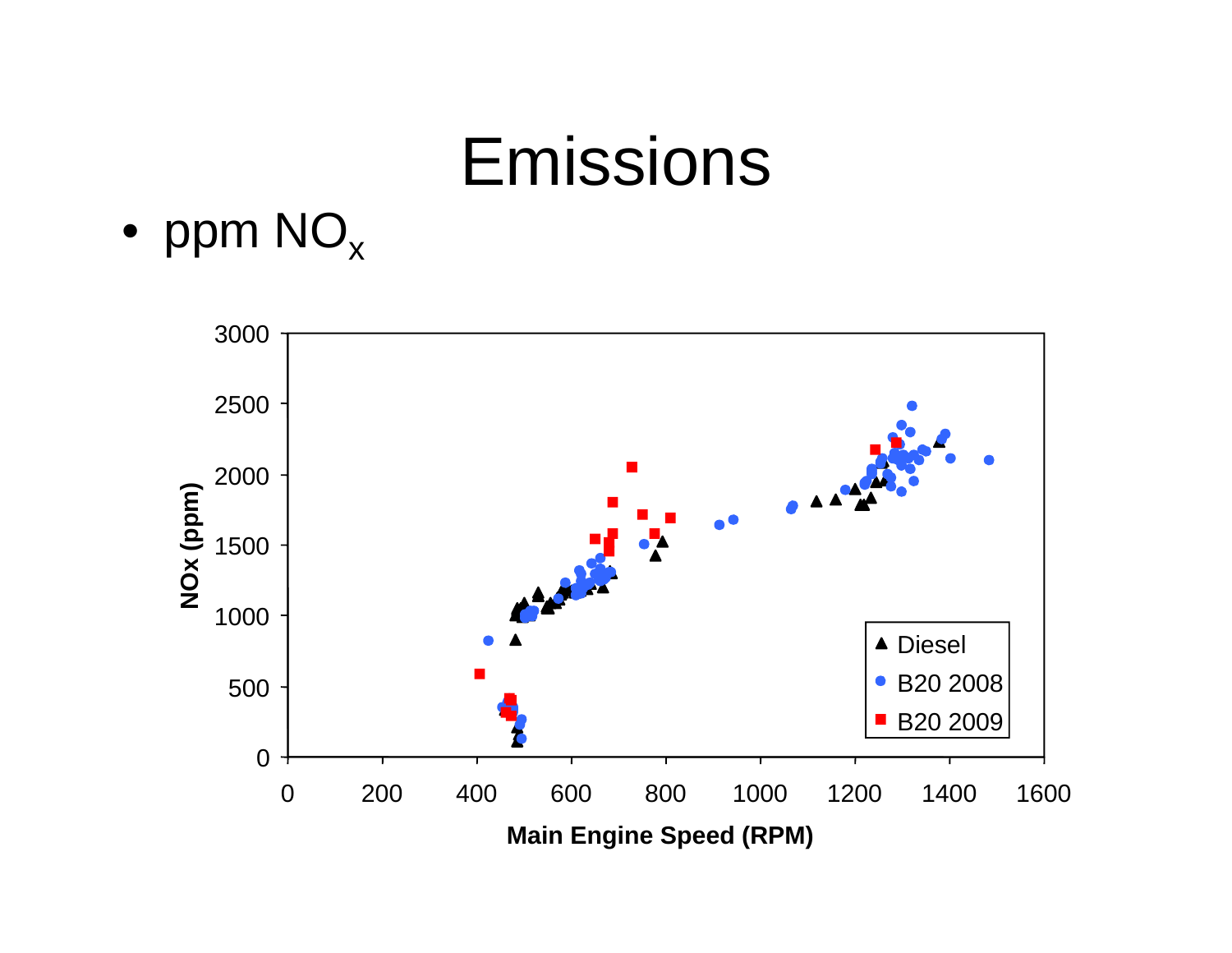$\bullet\,$  Percent  $\mathsf{CO}_2$ 

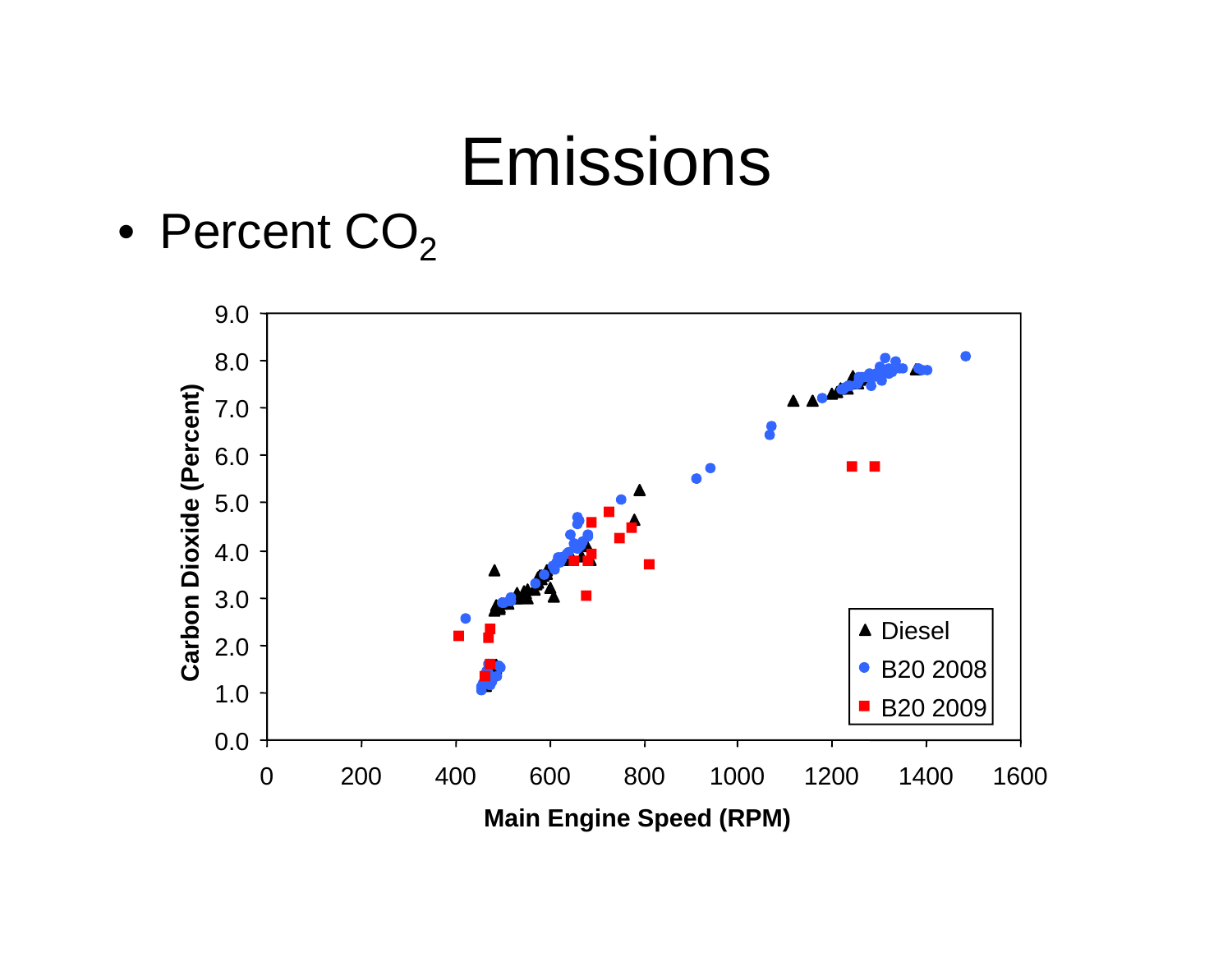# Operational Issues

- After two years still NO material compatibility issues observed
	- e.g. "weeping" at connections, failure of hoses, etc.
- Primary Fuel Filter
	- Racor 2-micron
	- –Replace when fuel pressure < 50 psi at full throttle
	- After refueling with B20
		- Short initial operational lifetime (hours)
		- Lifetime slowly increases for subsequent filters



**Typical Used Filter (> 100 hrs operation)**



**New Filter Used Filter After B20 Refueling (9 hrs operation)**

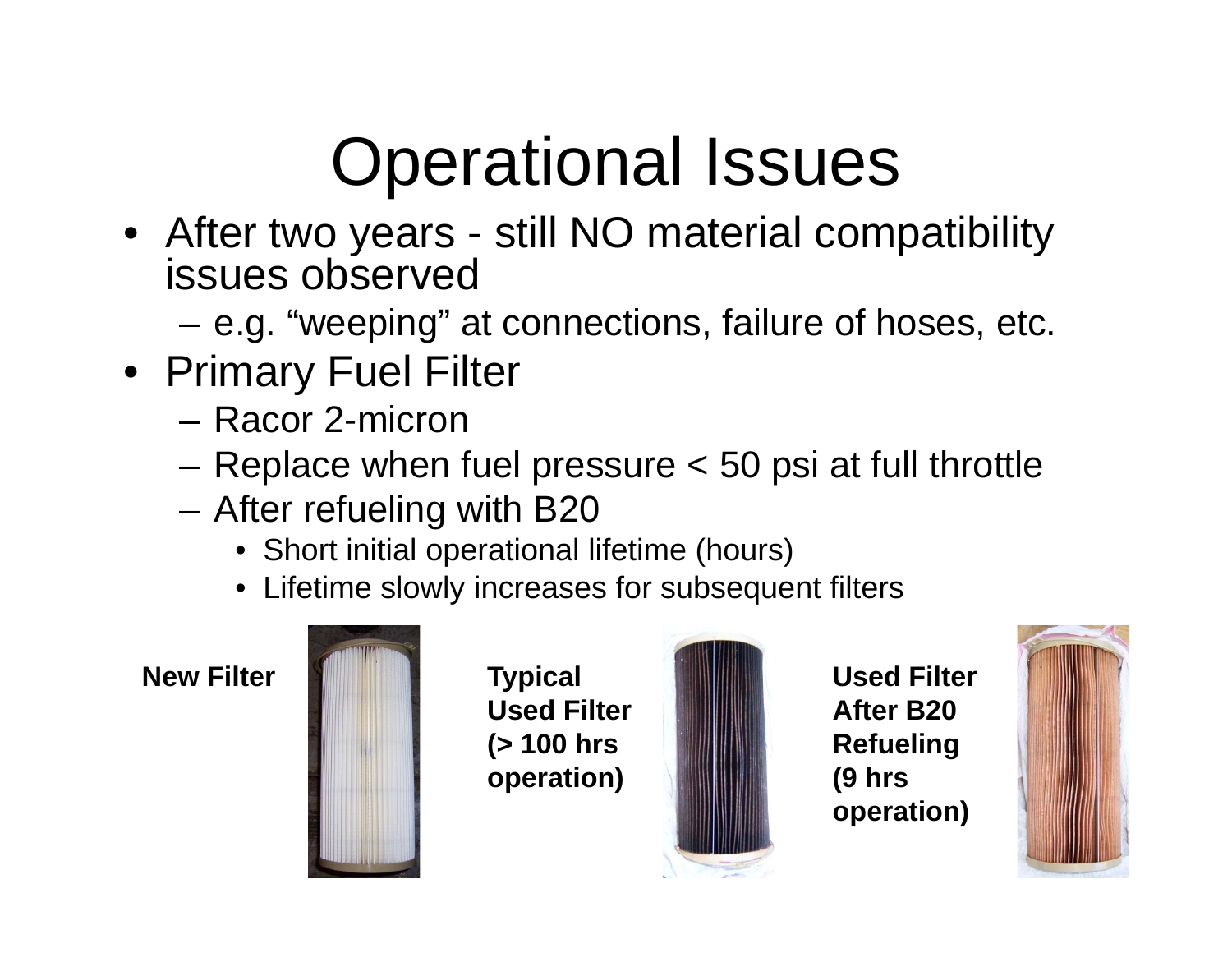## Operational Issues

- • Operational Lifetime of Primary Fuel Filter
	- Diesel
		- $\bullet~$  First fuel filter after refueling sometimes exhibits a shortened lifetime
		- $\bullet$ Typical lifetime of filters from 100 to 200 hrs
	- – B20
		- $\bullet~$  Short initial lifetime with increasing lifetime for subsequent filters

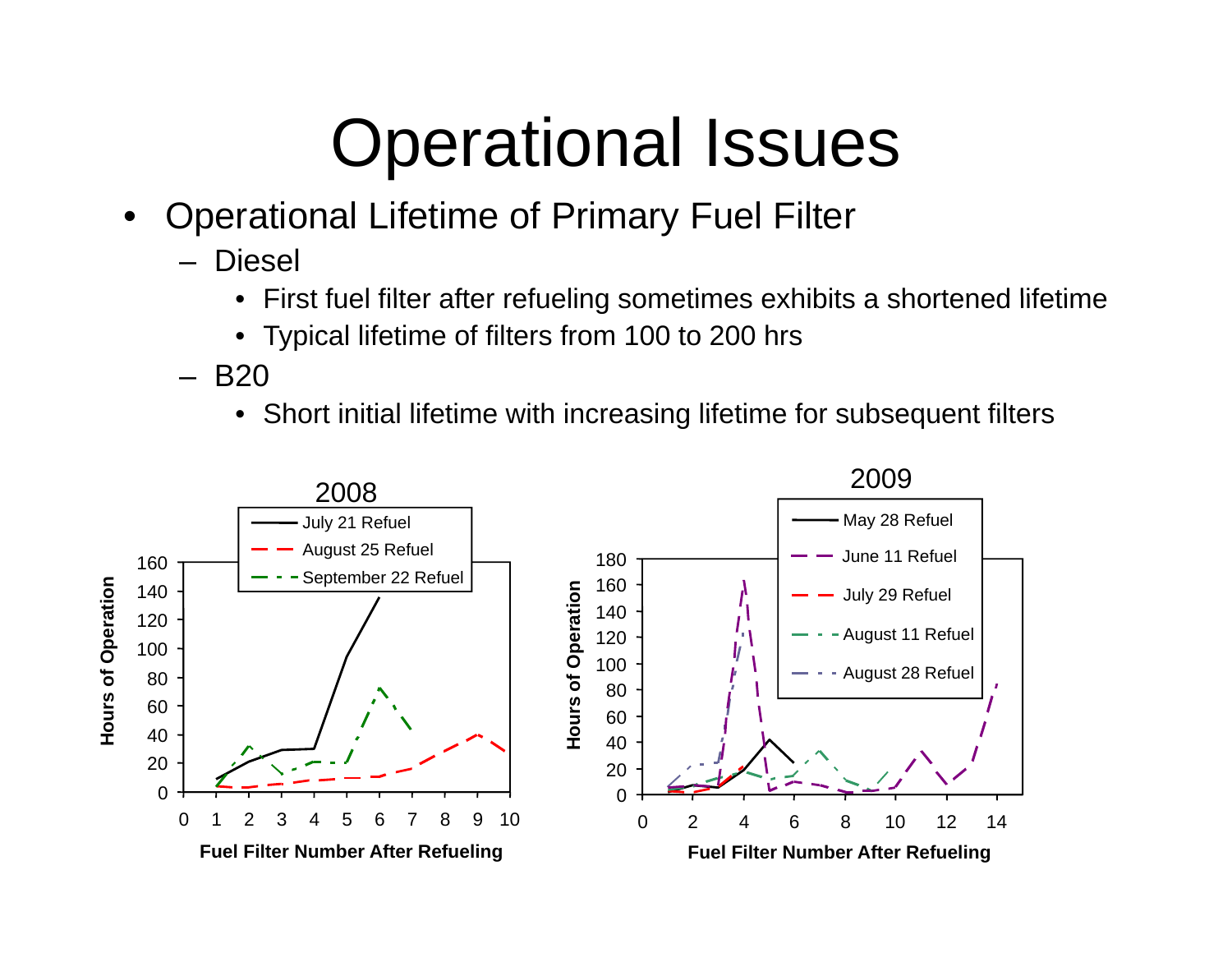## **Conclusions**

- Results NOT corrected for external factors
	- Wind, current, sea state
- Engine Load and RPM not directly correlated
	- $-$  Difficult to compare results at same RPM
- Exhaust Temperature correlates well with RPM
- 2008 and 2009 Data for B20 were Consistent (consumption and emissions)
- Fuel Consumption
	- Data **ambiguous** about increased fuel demand when using B20 at higher RPM's
	- Additional data still being collected and analyzed